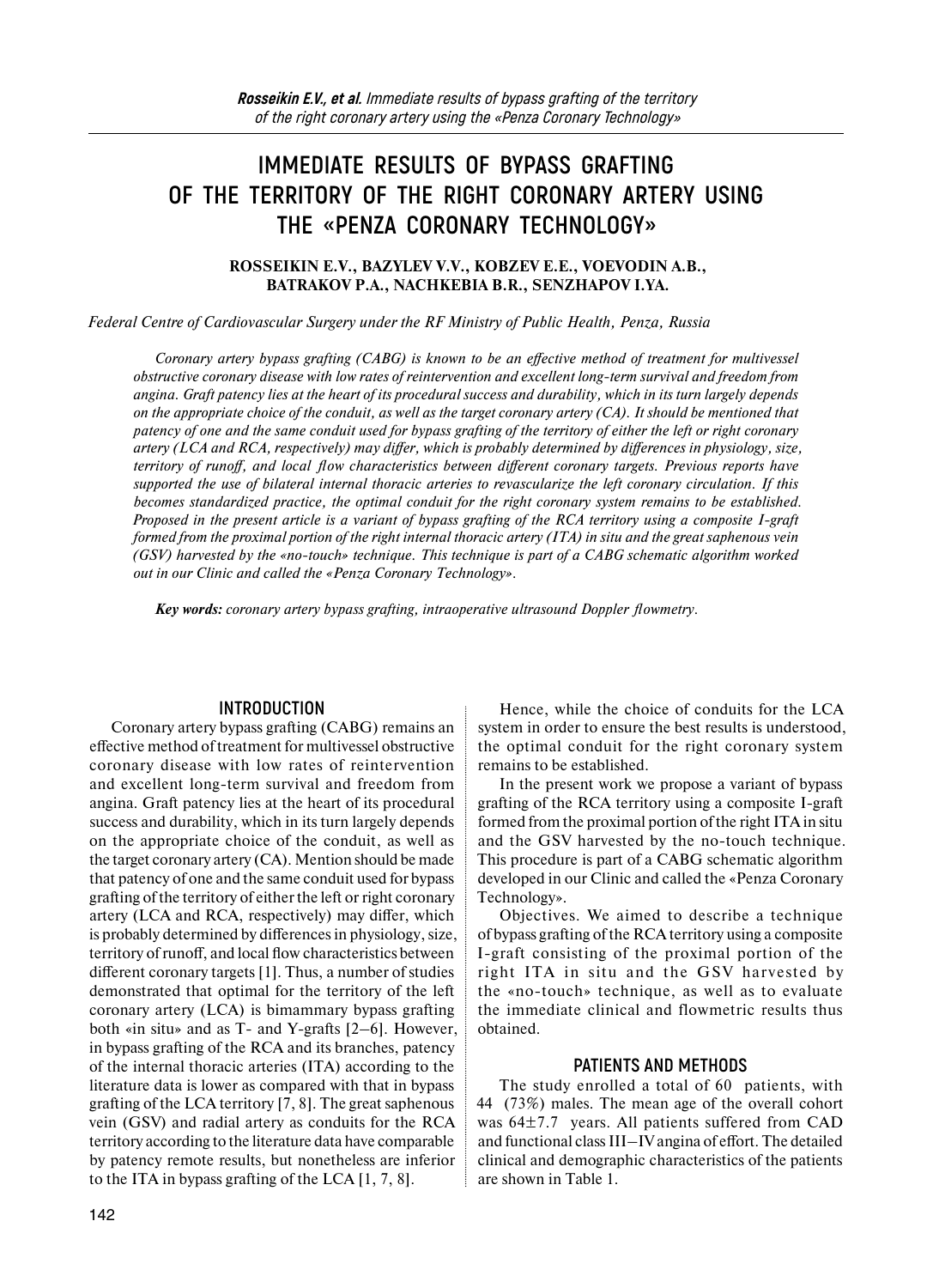

Fig. 1. Contrast-enhanced CT of the ostia of the left and right ITAs and CAs. A and  $A_1$  – diameter of the ostium of the infundibular portion; B and  $B_1$  – diameter of the tubular portion; C and  $C_1$  – height of the infundibular portion of the CA and ITA, respectively

| Table 1<br>Clinical and demographic characteristics of the patients                                                                                                                                                                                                                                                    |                |                    |  |
|------------------------------------------------------------------------------------------------------------------------------------------------------------------------------------------------------------------------------------------------------------------------------------------------------------------------|----------------|--------------------|--|
| Parameter                                                                                                                                                                                                                                                                                                              | Value          | 95% CI $(Q_1-Q_3)$ |  |
| Age                                                                                                                                                                                                                                                                                                                    | $64 \pm 8$     | $62 - 66$          |  |
| Male gender, %                                                                                                                                                                                                                                                                                                         | 44 [73%]       | 61-83              |  |
| <b>BMI</b>                                                                                                                                                                                                                                                                                                             | $30.2 \pm 3.2$ | $2.6 - 4.2$        |  |
| FC III angina, %                                                                                                                                                                                                                                                                                                       | 38 [63%]       | $51 - 74$          |  |
| FC IV angina, %                                                                                                                                                                                                                                                                                                        | 22 (37%)       | $26 - 49$          |  |
| LV aneurysm, %                                                                                                                                                                                                                                                                                                         | 14 (23%)       | $14 - 35$          |  |
| LV EF, % <35%                                                                                                                                                                                                                                                                                                          | 8 (13%)        | $7 - 24$           |  |
| Multifocal atherosclerosis, %                                                                                                                                                                                                                                                                                          | $4[7\%]$       | $3 - 16$           |  |
| Diabetes mellitus,%                                                                                                                                                                                                                                                                                                    | 20 [33%]       | $23 - 46$          |  |
| COPD, %                                                                                                                                                                                                                                                                                                                | 11 (18%)       | $11 - 30$          |  |
| EuroSCORE, mean %                                                                                                                                                                                                                                                                                                      | $3.4 \pm 2.0$  | $2.9 - 3.9$        |  |
| FC - functional class; CI - confidence interval; $Q_t$ - $Q_z$ - interguartile range; Euro-<br>SCORE - European System for Cardiac Operative Risk Evaluation; BMI - body mass<br>index; LV EF - left ventricular ejection fraction according to the Simpson's method;<br>COPD - chronic obstructive pulmonary disease. |                |                    |  |

The preoperative examination included contrastenhanced computed tomography (CT) of both ITAs and the ostia of the left and right coronary arteries, as well as Doppler ultrasonography of both ITAs. TheCT findings were used to assess the following parameters: the diameter of the ostium of the infundibular portion of the ITAs and CAs, the diameter of their tubular portion, and height of the infundibular portion of the ITA and CA (Fig. 1).

a skeletonization technique. The GSV was harvested with surrounding tissues according to the D. Souza's technique [9]. All visible lateral branches of the vein were ligated at a distance of about 0.5 cm from the venous wall with nonabsorbable polyfilament thread 3/0. Then the vein along with surrounding fat tissue was separated with the help of scissors. The distal and proximal portions of the thus exposed vein were not ligated and not cut off till the moment of formation of anastomoses, i. e., the vein was left in situ with neither opening of its lumen nor cannulation. To prevent kinking, the anterior surface of the vein was marked with dash lines by a felt-tipped pen; the vein was then covered with a napkin soaked with normal saline. Once the ITA was exposed, the pericardium was dissected. The RITA was cut off leaving a stump 3–4 cm long from the ostium. Then the GSV was cut off proximally and distally, with no cannulation, hydraulic dilation nor bougienage performed. The first stage consisted in formation of a composite I-graft between the autovein and RITA stump in an end-to-end fashion with  $9/0$  thread, the second stage was the formation of a T-graft: the end of the cut-off RITA to the side of the LITA with 9/0 thread (Fig. 2). Then we performed the conventional connection of the heart-lung machine (HLM), revision of the CA, and blood cardioplegia. We consecutively formed anastomoses first between the Igraft and RCA or its branches then between the limbs of the T-graft and branches of the circumflex artery and anterior descending artery. Blood flow along the grafts

Analysing these parameters, we draw a conclusion that the dimensions of the right ITA were equal to the corresponding dimensions of the right CA, with the same relationship revealed for the left ITA and CA. Thus, the coincidence of these dimensions allowed us to consider bypass grafting of the right CA territory with a graft of the right ITA and that of the left CA with a graft from the left ITA as anatomically substantiated.

## **PROCEDURE OF THE «PENZA CORONARY TECHNOLOGY»**

The heart was accessed through a complete median sternotomy approach in all cases. The left and right ITAs were both harvested using



Fig. 2. Flowmetry (1B, 2B) of T-graft (1A), bypassing the territory of the left CA, and I-graft (2A), bypassing the right CA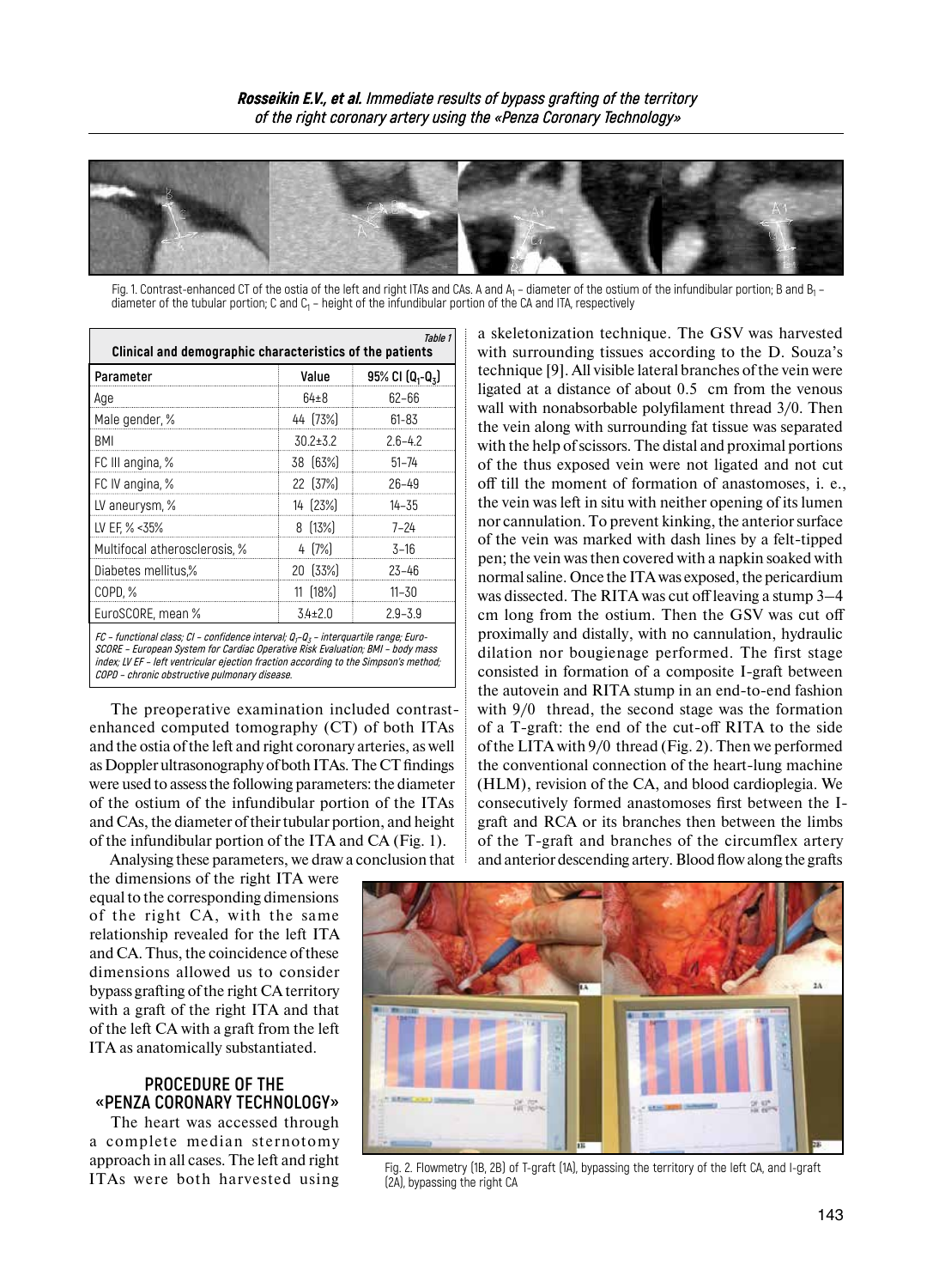

Fig. 3. Contrast-enhanced CT bypass angiography. Arrows indicate the end-to-end anastomosis of the vein and the stump of the right ITA

was assessed with the help of the VeriQ MediStim® flowmeter (Oslo, Norway) by the following parameters: volumetric velocity Q and resistance to blood flow – PI. The measurements were made during cardioplegic arrest after formation of each anastomosis at perfusion pressure of 45 mm Hg, after removing the clamp from the aorta, at the end of the operation immediately prior to bringing the sternal edges together at systemic pressure of  $100-110$ mm Hg [10, 11].

#### **RESULTS**

The average duration of the operation amounted to 288±58 minutes, ECC time to 108±47 min and that of myocardial ischaemia to 63±29 min. The average length of stay in the intensive care unit (ICU) was  $2\pm0.6$ days, the overall postoperative hospital stay averaged  $12\pm5$  days, with the mean blood loss volume amounting to  $340 \pm 141$  ml (Table 2).

The findings of flowmetry demonstrated that good parameters were achieved for blood flow along the I-graft for the RCA territory: in cross-clamped aorta  $-Q=64\pm12$ ml/min, PI – 0.4 $\pm$ 0.2; on parallel ECC – Q = 55 $\pm$ 10 ml/min,  $PI - 1.1 \pm 0.4$ ; after the patients were weaned from extracorporeal circulation  $-$  Q=45 $\pm$ 15 ml/min,  $PI = 1.9 \pm 0.6$  (Table 3).

| Table 2<br>Parameters of intraoperative and postoperative periods                  |                |               |  |  |
|------------------------------------------------------------------------------------|----------------|---------------|--|--|
| <b>Parameters</b>                                                                  | $S \pm \sigma$ | 95% CI        |  |  |
| Duration of the operation, min                                                     | 288±58         | 273-302       |  |  |
| Duration of ECC, min                                                               | $108 + 47$     | 95.8-120.1    |  |  |
| Duration of MI, min                                                                | $63+29$        | 55.5-70.4     |  |  |
| Myocardial infarction                                                              |                |               |  |  |
| Stroke                                                                             |                |               |  |  |
| Haemorrhage                                                                        |                |               |  |  |
| Blood loss, ml                                                                     | $257 \pm 141$  | 220-293       |  |  |
| Length of stay in ICU, days                                                        | 2 ± 0.6        | $1.8 - 2.1$   |  |  |
| Overall postoperative hospital<br>stay, days                                       | $12 + 5$       | $10.7 - 13.2$ |  |  |
| Nata: $ECC$ extraographical eiroulation: ML museordial isobasmia S mean: $+\sigma$ |                |               |  |  |

**Note: ECC – extracorporeal circulation; MI – myocardial ischaemia, S – mean; ±** <sup>σ</sup> **– standard deviation; CI – confidence interval; ICU – intensive care unit.**

| Table 3<br>Parameters of the results of intraoperative flowmetery<br>and Doppler ultrasonography after the operation for the graft<br>of the right CA                                                                                                                                                                                                                                                                                                                         |               |               |  |  |
|-------------------------------------------------------------------------------------------------------------------------------------------------------------------------------------------------------------------------------------------------------------------------------------------------------------------------------------------------------------------------------------------------------------------------------------------------------------------------------|---------------|---------------|--|--|
| Parameters (n=60)                                                                                                                                                                                                                                                                                                                                                                                                                                                             | S±σ           | 95% CI        |  |  |
| Q in cross-clamped aorta, ml/min                                                                                                                                                                                                                                                                                                                                                                                                                                              | $64 \pm 12$   | $60.9 - 67$   |  |  |
| Q on the background of ECC, ml/<br>min                                                                                                                                                                                                                                                                                                                                                                                                                                        | 55±10         | 524-57.5      |  |  |
| Q after the end of ECC, ml/min                                                                                                                                                                                                                                                                                                                                                                                                                                                | $45 \pm 15$   | $411 - 48.8$  |  |  |
| PI in cross-clamped aorta                                                                                                                                                                                                                                                                                                                                                                                                                                                     | $0.4 \pm 0.2$ | $0.3 - 0.5$   |  |  |
| PI on the background of ECC                                                                                                                                                                                                                                                                                                                                                                                                                                                   | $1.1 \pm 0.4$ | $1 - 1.2$     |  |  |
| PI after the end of ECC                                                                                                                                                                                                                                                                                                                                                                                                                                                       | $1.9 + 0.6$   | $1.7 - 2.1$   |  |  |
| PSV, cm/s                                                                                                                                                                                                                                                                                                                                                                                                                                                                     | 70±14         | $56 - 84$     |  |  |
| $V_{vol}$ ml/s                                                                                                                                                                                                                                                                                                                                                                                                                                                                | $48.7 \pm 13$ | $35.5 - 61.9$ |  |  |
| Note: ECC - extracorporeal circulation; MI - myocardial ischaemia; CI - confidence<br>$int  $ $\alpha$ $\alpha$ $\beta$ $\alpha$ $\beta$ $\alpha$ $\beta$ $\alpha$ $\beta$ $\alpha$ $\beta$ $\alpha$ $\beta$ $\beta$ $\alpha$ $\beta$ $\alpha$ $\beta$ $\alpha$ $\beta$ $\alpha$ $\beta$ $\alpha$ $\beta$ $\alpha$ $\beta$ $\alpha$ $\beta$ $\alpha$ $\beta$ $\alpha$ $\alpha$ $\beta$ $\alpha$ $\alpha$ $\beta$ $\alpha$ $\alpha$ $\beta$ $\alpha$ $\alpha$ $\beta$ $\alpha$ |               |               |  |  |

**interval, Q – volumetric velocity of blood flow along the graft; PI – index of resistance to blood flow along the graft; PSV – linear blood velocity along the ITA according to the findings of Doppler ultrasonography; Vvol– volumetric blood velocity according to the findings of Doppler ultrasonography.**

In the postoperative period, in order to assess graft patency we performed contrast-enhanced CT bypass angiography (Fig. 3). No cases of graft failure were observed.

## **DISCUSSION**

According to contemporary literature data, the results of bypass grafting of the RCA territory using various conduits are highly diverse and controversial. Previously itwas reported that using T- and Y-grafts, when the RITA is used for bypass grafting of the RCA territory, was accompanied and followed by lower patency rates, with no advantages over other transplants used [1, 7]. This is explained by the possible presence of competitive blood flow in the native coronary artery, especially in the dominating right-type of blood supply of the heart, borderline stenosis and a large diameter of the coronary artery [7, 12]. Therefore, the T- and Y-configuration from the LITA and RCA cannot be the standard graft for all cases of CABG.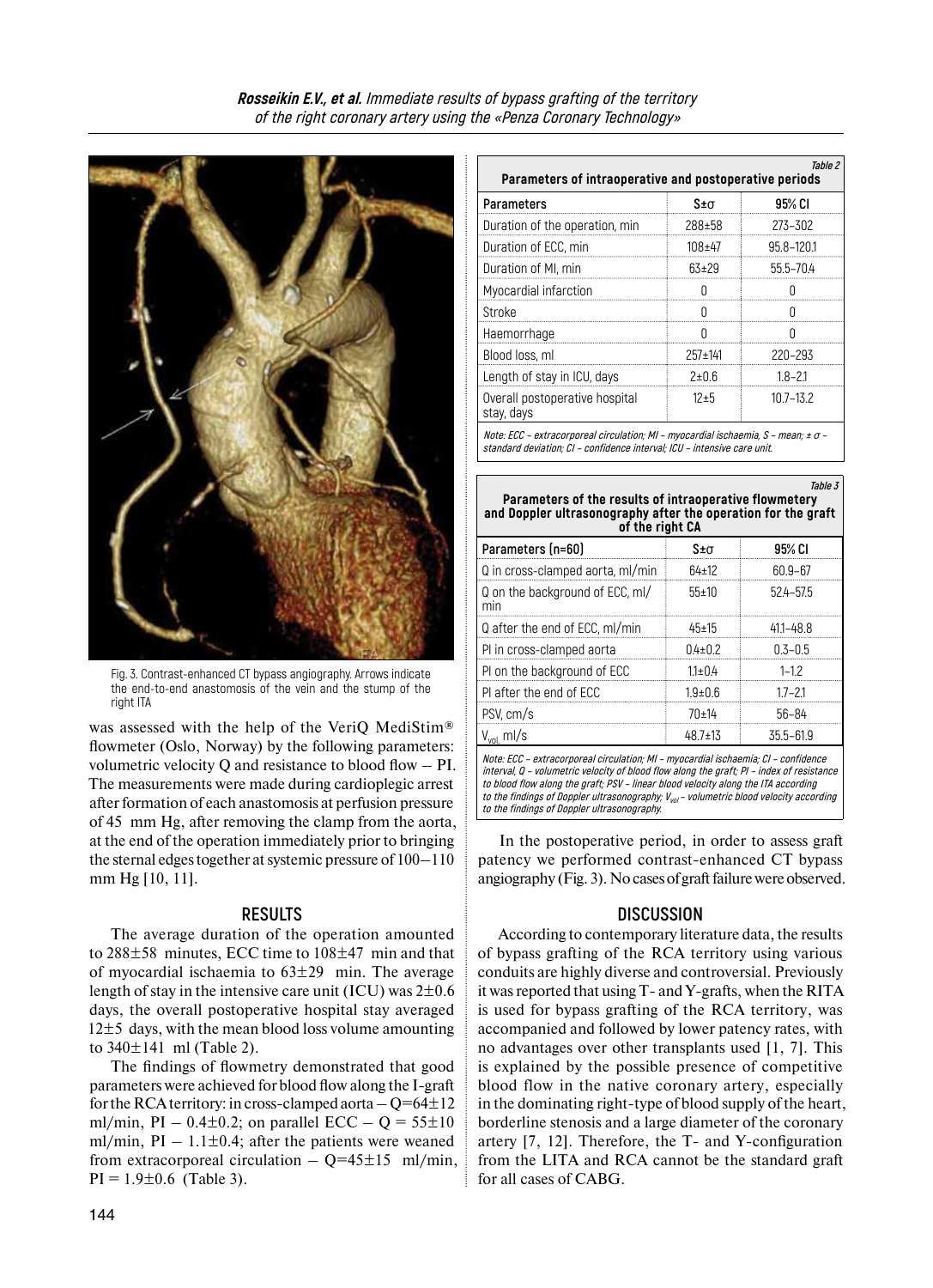The great saphenous vein (GSV) still remains the most commonly used conduit, including for bypass grafting of the RCA territory. However, such disadvantages as a large diameter, structure of the wall, arterialization and development of atherosclerosis and unsatisfactory remote results associated therewith [13] resulted in renewed interest in the radial artery (RA). Some authors reported advantages of using the RA as a third arterial conduit for CABG by patency and long-term survival [14, 15]. Nevertheless, the RA is a muscle-type artery, prone to spasm, releasing less amounts of nitric oxide, which may result in competitive blood flow with the native CA, a decrease in blood flow, vasoconstriction and atrophy – the so-called string phenomenon [16]. The use of the RA is appropriate for bypass grafting of extended pronounced (> 90%) stenoses or occluded coronary arteries. Least suitable for bypass grafting with the radial artery are large-diameter ACs with local borderline stenoses. Thus, the radial artery is not a versatile conduit for the RCA territory.

The last decade has seen renewed interest to using the GSV for CABG. In order to prolong durability of autovenous grafts the following means have been suggested: storage solutions, gene therapy, external carcass-stents, use of an autovein for a composite graft, a no-touch vein harvesting technique [9].

K. Kim, et al. [17] carried out a randomized study wherein one group of patients underwent formation of a composite Y-graft from an autovein implanted to the side of the left ITA; group two patients were subjected to formation of a Y-graft from the right ITA anastomosed to the side of the left ITA. Patency of the autovein and right ITA at one year was comparable (96.9 and 97.9%, respectively). No statistically significant differences were found in the overall survival rates between the 2 groups at 1 and 4 years. Neither were statistically significant differences found between the 2 groups in the freedom from major adverse cardiovascular event rates. H. Hwang, et al. [18] reported similar 5-year results: patency of composite Y-grafts in the autovein group patients amounted to 94.1%, in the group of the right ITA – to 98.1%. Theoretical advantages of using an autovein from the ITA are considered by the authors to be as follows: continuous exposure to endotheliumprotective substances such as nitric oxide released from the LITA, sufficient length of the autovein needed to reach all target CAs, as well as the fact that an autovein is exposed to less circulatory stress as compared with conduits implanted into the aorta. The same authors published the results of an ultrasonographic examination of a combined Y-graft at 1 year after operation [19]. The mean diameter of the SV conduit decreased during the first year postoperatively from  $3.58\pm0.61$  mm to 2.71±0.42 mm. The mean LD of the proximal left ITA increased from  $2.41\pm0.25$  mm to  $2.63\pm0.30$  mm. The thickness of the intima-media complex did not differ between the LITA and the autovein.

In 2009, M. Cirillo, et al. described a technique of bypass grafting of the RCA territory in 18 patients with the help of a combined I-graft between an autovein and the proximal segment of the RITA, with the vein harvested classically. Of these, fourteen patients were also studied by computed tomographic angiography, demonstrating the patency of the new right composite conduit [20]. The findings of our previous study showed that an I-graft had better parameters of patency (95.5%) as compared with a T-graft (90%) and an autovein from the aorta  $(88.4\%)$  after 3 years [21].

In 1996, D. Souza suggested a new «no-touch» technique of preparing the great saphenous vein for coronary artery bypass grafting surgery where the vein was harvested with a pedicle of surrounding tissue, which protected the vein from spasm therefore obviating the need for distension [9]. In a series of studies, the author demonstrated a significantly higher patency of a «no-touch» autovein than the conventionally procured autovein [22, 23]. M. Dreifaldt, et al. in their study showed superiority in the patency of the notouch saphenous vein over that of the RA after 3 years in bypass grafting of the territory of both the right (92 vs 84%) and the left coronary arteries (97 vs 84%) [24]. The major benefits of the Souza's technique include: an atraumatic conduit-friendly approach, contributing to better preservation of endothelial integrity, intact adventitial layer with the functioning vasa vasorum, avoiding exposure of the venous intima to storage solutions, with the vein left in the circulation till the time of anastomozing [9]. The presence of surrounding tissues promotes easier deployment of the conduit in the cavity of the pericardium, as well as decreases probability of its kinking and bending.

An advantage of a composite graft over a conduit implanted into the aorta, on the one hand, and an advantage of a no-touch autovein over the classically procured vein, on the other hand, led to an idea of forming a composite I-graft from a no-touch autovein and the proximal portion of the RITA for bypass grafting of the RCA territory. The creation of a composite I-graft in its turn contributed to the development of a new technique of CABG, i. e. Penza Coronary Technology, which includes revascularization of the LCA territory with a Yor T-graft and a composite I-graft for the RCA territory.

Excellent flowmetric and in-hospital results of the proposed technique provide reason enough to hope for long-term functioning of a composite I-graft and solution of the problem concerning the choice of an optimal conduit for the RCA. Thanks to using Tand Y-grafts for the LCA territory, this technique makes it possible to perform complete multiarterial myocardial revascularization.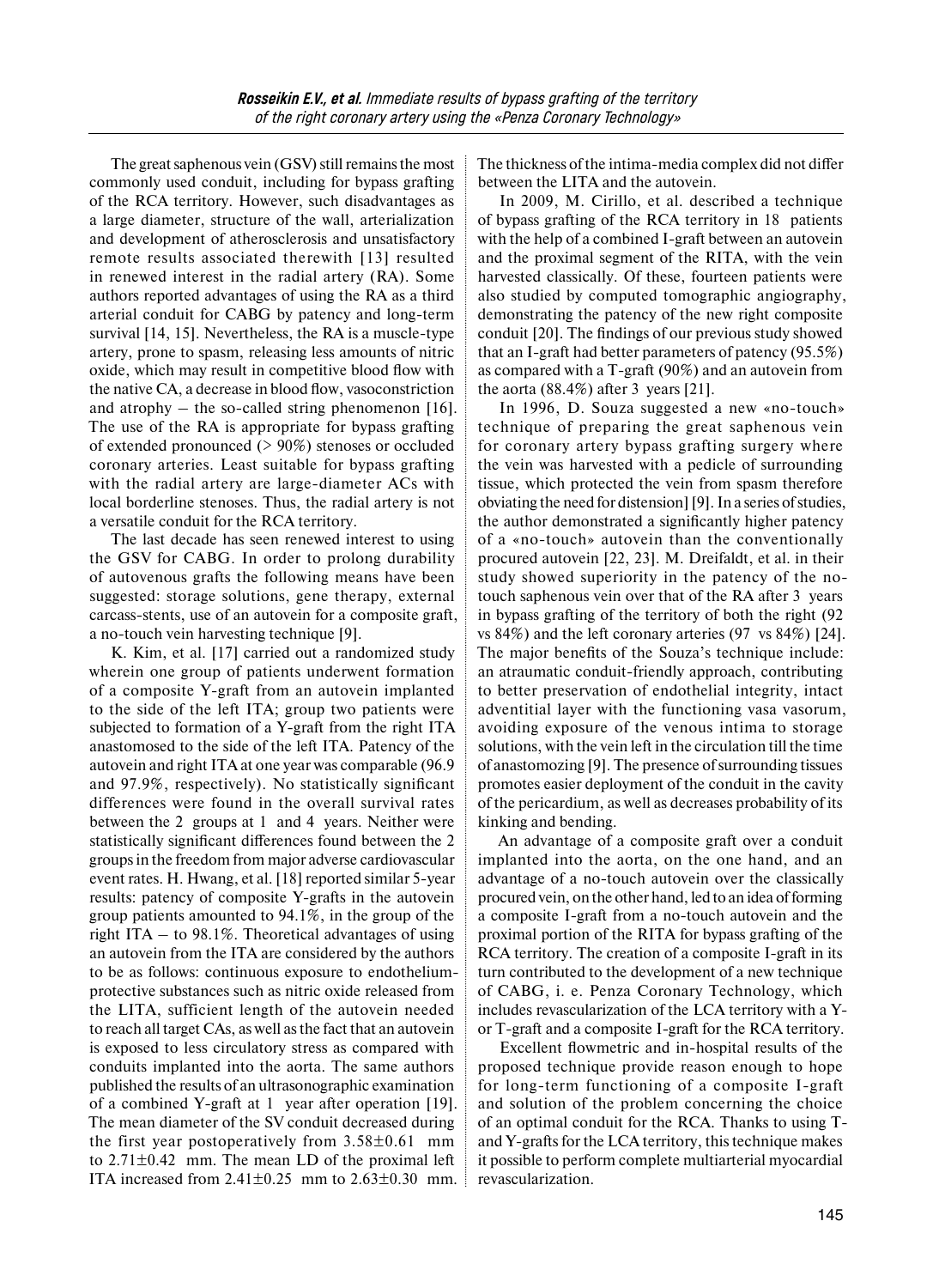### **CONCLUSIONS**

1. The use of the vein from the right ITA decreases circulatory stress of the graft, owing to its sufficient length makes it feasible to perform revascularization of any segment of the RCA territory and solves the problem of choosing a conduit for the RCA territory in T-grafts in the LCA territory.

2. The Penza Coronary Technology is a versatile reproducible technique making it possible to perform complete multiarterial myocardial revascularization.

*Conflict of interest: none declared.* 

### *EDITORIAL COMMENT:*

Coronary revascularization in CAD is intrinsically a conventional vascular operation which should be accompanied by cardioanaesthesiological support. That is why all principles developed in surgery of major arteries are applicable to coronary surgery:

a) any conduit functions better and longer (one of the main parameters of its assessment) if it is «intact» rather than composite (whereas the authors purposefully suggest to make it composite);

b) durability of any conduit undoubtedly depends on many factors. But one of the most important factors is that of preserving the integrity the distal bed of the artery subjected to bypass grafting. Today it is a postulate contested by no one. There even exist classifications of assessing the distal bed, such as predictors of bypass grafts functioning;

c) while forming anastomoses, the main technical problem is the creation of a distal anastomosis. BUT ACCORDING TO THE TECHNIQUE SUGGESTED BY THE AUTHORS THIS ANASTOMOSIS APPEARS TO BE IN NO WAY DIFFERENT FROM A CONVENTIONAL AUTOVENOUS ANASTOMOSIS IN CORONARY ARTERY BYPASS GRAFTING, with all well-known drawbacks thereof;

d) the authors propose to form an additional anastomosis between the anterior thoracic artery and an autovein. Itshould be mentioned that this manipulation is technically challenging and belongs to the domain of microsurgery. That is why a «mass» surgical change over to this technique seems hardly possible, if at all;

e) mention should also be made of an obvious limitation of the study consisting in that the authors presented neither groups of comparison nor remote results. The thing is that the suggested SOPHISTICATION of the operation should be reasonably substantiated. And one of these reasons has to be evidence-based durability of the bypass graft suggested. If the proposed bypass graft proves to reliably function for more than 10 years and turns out to be superior by this parameter to the conventional autovenous bypass graft then it will be appropriate TO DISCUSS THE FEASIBILITY OF CHANGING OVER TO THE SUGGESTED TYPE OF CREATING A BYPASS GRAFT.

*Meanwhile, this work may be interpreted as an initial, original, single-centre experience which should be localized in this Centre, waiting patiently until real 10-year results are obtained.* 

## **ЛИТЕРАТУРА/REFERENCES**

- 1. *Hadinata I.E., Hayward P.A., Hare D.L., et al.* Choice of conduit for the right coronary system: 8-year analysis of Radial Artery Patency and Clinical Outcomes trial. Ann. Thorac. Surg. 2009 Nov; 88: 5: 1404–1409. doi: 10.1016/j.athoracsur.2009.06.010.
- 2. *Buttar S.N., Yan T.D., Taggart D.P., Tian D.H.* Longterm and short-term outcomes of using bilateral internal mammary artery grafting versus left internal mammary artery grafting: a meta-analysis. Heart. 2017 Sep; 103: 18: 1419–1426. doi: 10.1136/heartjnl-2016-310864. Epub 2017 Jun 23.
- 3. *Shi W.Y., Hayward P.A., Tatoulis J., et al.* Are all forms of total arterial revascularization equal? A comparison of single versus bilateralinternal thoracic artery grafting strategies. J. Thorac. Cardiovasc Surg. 2015 Dec; 150: 6: 1526–1533, 1534.e1–3; discussion 1533–4. doi: 10.1016/j.jtcvs.2015.05.074. Epub 2015 Jul 2.
- 4. *Takagi H., Goto S.N., Watanabe T., et al.* A metaanalysis of adjusted hazard ratios from 20 observational studies of bilateral versus singleinternal thoracic artery coronary artery bypass grafting. J. Thorac. Cardiovasc. Surg. 2014 Oct; 148: 4: 1282–1290. doi: 10.1016/j. jtcvs.2014.01.010. Epub. 2014 Jan 16.
- 5. *Itagaki S., Cavallaro P., Adams D.H., Chikwe J.* Bilateral internal mammary artery grafts, mortality and morbidity: an analysis of 1 526 360 coronary bypass operations. Heart. 2013 Jun; 99: 12: 849–853. doi: 10.1136/ heartjnl-2013-303672. Epub. 2013 Mar 20.
- 6. Myocardial Revascularization Exclusively With Bilateral Internal Thoracic Arteries in T-GraftConfiguration: Effects on Late Survival. Ann. Thorac. Surg. 2016 May; 101:5: 1775-1781. doi: 10.1016/j.athoracsur.2015.10.074. Epub 2016 Jan 26.
- 7. *Gaudino M., Antoniades C., Benedetto U., et al.* Mechanisms, Consequences, and Prevention of Coronary Graft Failure. Circulation. 2017 Oct 31; 136:18: 1749–